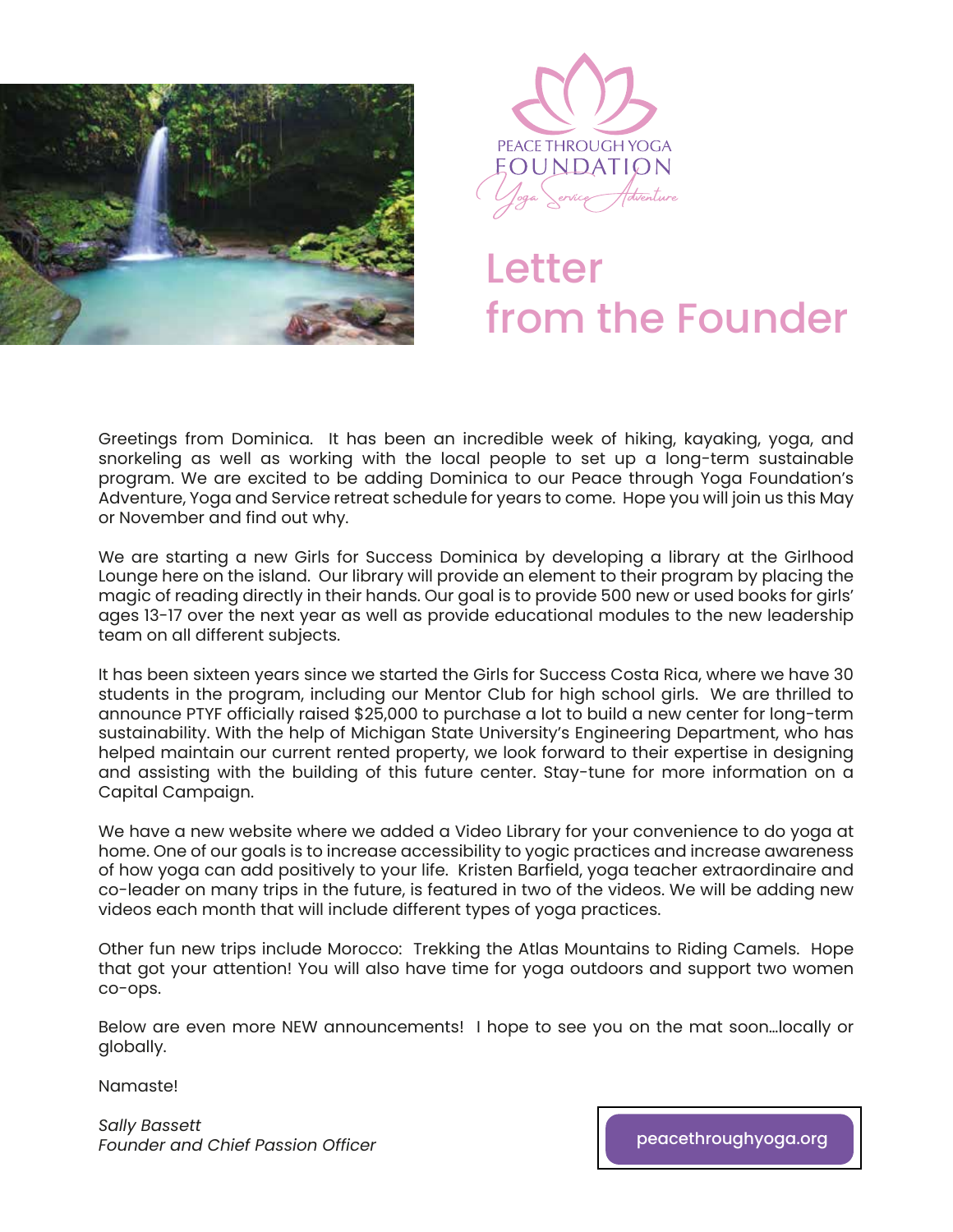



### **Costa Rica**

#### **Back to School at GFS**

School vacations in Hone Creek start in December and end in February, when students put on their freshly laundered uniforms and return to classes. The vacations were greatly enjoyed by the students and teacher Jakeline in this Costa Rican Caribbean paradise!

In order to keep the girls progressing in English, we began classes a bit earlier at the Girls for Success Center, starting in mid-January instead of mid-February. We start with a lot of energy and high hopes that this will be a great year for everyone, full of success and wonderful experiences. Attendance has been excellent.

Happily, two new girls have joined our GFS program. We present to you one of these special and lovely girls. Her name is Allison. She is 8 years old. She is a girl full of sweetness, energy and dreams of a blessed future. She has one younger brother. She likes to play with Barbie dolls and go to the beach with her family. Her favorite color is purple. As with all of our students, we hope to help her achieve fluency in English and to inspire her to complete her education, go to university and pursue a career of her choosing. We are grateful to Jenny and Tom Godby, who became Allison's sponsor on the last PTYF trip in November.

On January 26th, we celebrated World Environmental Education Day. At the GFS center, we focused on respecting, valuing and preserving nature and the living beings that surround us. The girls worked on art projects, emphasizing preservation of the environment. Beautiful Naydelin created a mural made with creativity, where she shared certain tips to protect and preserve our earthly home.

### **Dominica**

A founding committee was formed in Dominica to start a second Girls for Success program. Three local women founded The Girlhood Lounge for girls ages 13-17 that provides a safe space for girls to interact, explore their individuality and develop good values and positive self-concepts. Our library space will provide another element to the program by placing the magic of reading directly in their hands. This initiative aims to engage, empower and educate these girls. Furthermore, literature can help empower youth to be inquisitive, assertive and innovative as they figuratively face the challenges of their novels' characters. Finally, different aspects of education are met, not just academically, but socially, spiritually and emotionally among others. We hope you will consider donating to this cause of providing 500 books to our new library this next year.



Help us purchase books for our new Library in Dominica! Go to Peace Through Yoga and click "Donate" at the top right corner.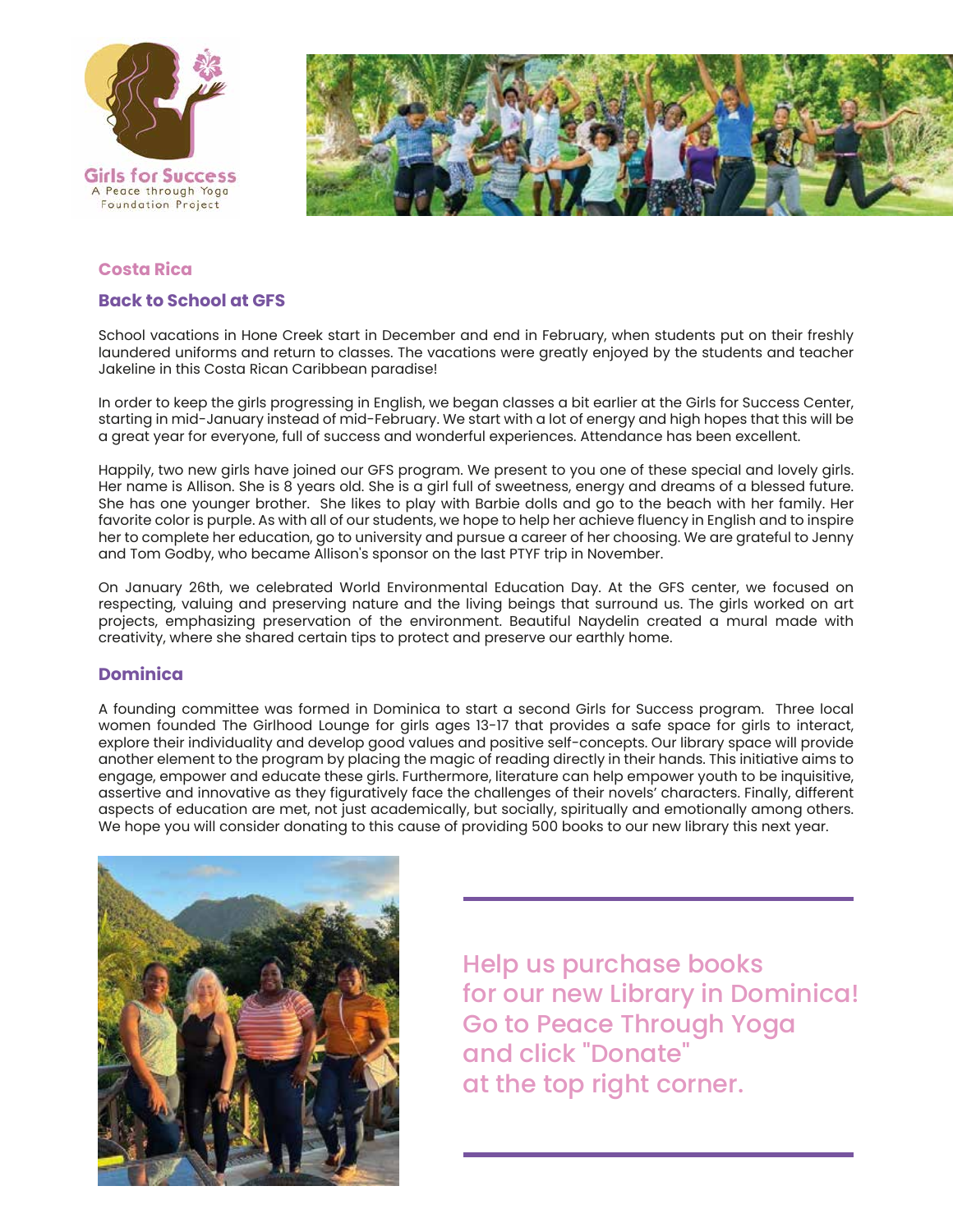

# **Morocco: Trekking the Atlas Mountains to Riding Camels** April 20-30, 2023

Immerse yourself in the wonders of Morocco as we trek the Atlas Mountains, ride camels in the Sahara, experience glamping in desert tents, explore the markets in Marrakech and much more! You will have time for yoga offerings outdoors and also support two women co-ops. An intoxicating country that is mystical, ancient, challenging and exotic.

[Click here for the detailed itinerary!](https://www.peacethroughyoga.org/retreat-morocco)



**Caribbean Adventure In Dominica** March 5-12, 2022 / November 5-12, 2022 February 18-25, 2023

Get ready for one of the most fun adventures of your life! Join us as we travel to the beautiful island of Dominica where you will have the opportunity to hike through the rainforest, swim in unique waterfalls and mountain pools, sea kayak in turquoise waters, and snorkel through unique underwater volcanic bubbles while you explore the diverse sea-life at Dominica's premier marine reserve.

[Click here for the detailed itinerary!](https://www.peacethroughyoga.org/retreat-dominica)



## **Costa Rica** November 4-11, 2023

Join us on our signature trip to the Costa Rican rainforest on the Caribbean coast. Since 2006, we have taken over 37 small groups to this special place that is now a second home. Wake up to the sound of howler monkeys from your bungalow overlooking the Caribbean. After yoga enjoy fun filled days of adventure activities from zip lining through the jungle to hiking and swimming at a nearby national park to participating in activities at our Girls for Success center.